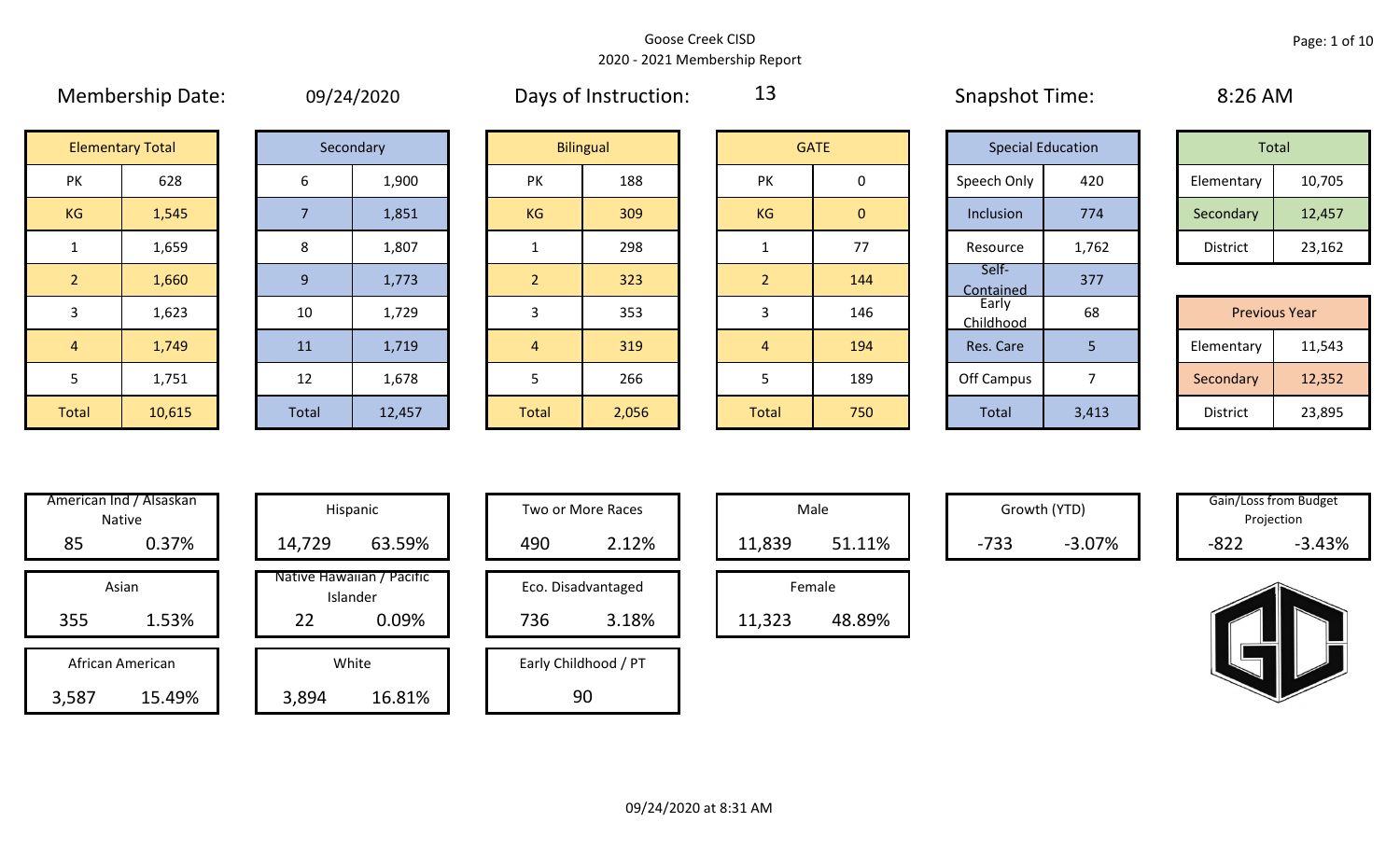|                 | 09/24/2020             | PK             |                | KG             |                |                |                |       | $\overline{2}$ |                |              |                |     |                | 4              |                         |                | 5              |              |       | Campus Totals  | Early    | Spec. | Total | 19-20 | $20 - 21$  |          |
|-----------------|------------------------|----------------|----------------|----------------|----------------|----------------|----------------|-------|----------------|----------------|--------------|----------------|-----|----------------|----------------|-------------------------|----------------|----------------|--------------|-------|----------------|----------|-------|-------|-------|------------|----------|
| Date            |                        | GenEd BilEd    |                | GenEd BilEd    |                | GenEd          | <b>BilEd</b>   | GenEd | <b>BilEd</b>   |                | Total GenEd  | <b>BilEd</b>   |     | Total GenEd    | <b>BilEd</b>   | <b>Total</b>            | GenEd          | <b>BilEd</b>   | <b>Total</b> | GenEd | <b>BilEd</b>   | Child    | Prog  |       |       | Projection | Capacity |
|                 | Teachers               | $\overline{2}$ | 1              | 4              | 2              | 4              | $\overline{2}$ | 4     | $\overline{2}$ | 6              | 4            | 2              | 6   |                | 2              | 6                       |                | 1              | 5            | 26    | 12             |          |       |       |       |            |          |
| Alamo           | Students               | 26             | 11             | 69             | 27             | 74             | 23             | 78    | 22             | 100            | 91           | 20             | 111 | 85             | 21             | 106                     | 84             | 17             | 101          | 507   | 141            | 0        | 48    | 696   | 771   | 773        | 850      |
|                 | <b>Available Seats</b> | 18             | 11             | 19             | 17             | 14             | 21             | 10    | 22             | 32             | $-3$         | 24             | 21  | 3              | 23             | 26                      | 16             | 8              | 24           |       |                |          |       |       |       |            |          |
|                 | Teachers               | $\overline{2}$ |                | $\overline{3}$ | $\overline{2}$ | $\overline{3}$ | $\overline{2}$ | 3     | $\overline{2}$ | 5              | 3            | $\overline{2}$ | 5   | $\mathbf{3}$   | 2              | 5                       | $\overline{3}$ | $\overline{2}$ | 5            | 20    | 13             |          |       |       |       |            |          |
| Ashbel<br>Smith | Students               | 29             | 20             | 47             | 23             | 64             | 30             | 63    | 29             | 92             | 66           | 33             | 99  | 71             | 27             | 98                      | 60             | 33             | 93           | 400   | 195            | $\Omega$ | 31    | 626   | 708   | 660        | 924      |
|                 | <b>Available Seats</b> | 15             | $\overline{2}$ | 19             | 21             | $\overline{2}$ | 14             | 3     | 15             | 18             | $\mathbf{0}$ | 11             | 11  | $-5$           | 17             | 12                      | 15             | 17             | 32           |       |                |          |       |       |       |            |          |
|                 | Teachers               | 1              | 1              | 4              | 2              | 4              | $\overline{2}$ | 4     | $\overline{2}$ | 6              | 4            | $\overline{2}$ | 6   | 5              | $\overline{2}$ | $\overline{\mathbf{z}}$ | 4              | 1              | 5            | 26    | 12             |          |       |       |       |            |          |
| Austin          | Students               | 22             | 7              | 70             | 28             | 76             | 28             | 87    | 27             | 114            | 70           | 34             | 104 | 105            | 35             | 140                     | 88             | 34             | 122          | 518   | 193            | 0        | 9     | 720   | 766   | 772        | 814      |
|                 | <b>Available Seats</b> | 0              | 15             | 18             | 16             | 12             | 16             | 1     | 17             | 18             | 18           | 10             | 28  | 5              | 9              | 14                      | 12             | $-9$           | 3            |       |                |          |       |       |       |            |          |
|                 | <b>Teachers</b>        | $\overline{2}$ | 1              | 5              | $\overline{2}$ | 5              | $\overline{2}$ | 5     | 1              | 6              | 4            | $\overline{2}$ | 6   | 6              | -1             | $\overline{7}$          | 5              | 1              | 6            | 32    | 10             |          |       |       |       |            |          |
| Banuelos        | Students               | 40             | 8              | 107            | 21             | 106            | 29             | 101   | 18             | 119            | 94           | 23             | 117 | 119            | 16             | 135                     | 104            | 18             | 122          |       |                | 0        | 10    | 814   | 888   | 833        | 850      |
|                 | <b>Available Seats</b> | 4              | 14             | 3              | 23             | 4              | 15             | 9     | 4              | 13             | -6           | 21             | 15  | 13             | 6              | 19                      | 21             | $\overline{7}$ | 28           | 671   | 133            |          |       |       |       |            |          |
|                 | Teachers               | $\overline{2}$ | 1              | 5              | $\mathbf{1}$   | 5              | $\mathbf{1}$   | 4     | $\mathbf{1}$   | 5              | 5            | $\overline{2}$ | 7   | 5              | $\overline{2}$ | $\overline{\mathbf{z}}$ | 5              | $\mathbf{1}$   | 6            | 31    | 9              |          |       |       |       |            |          |
| Bowie           | Students               | 30             | 11             | 89             | 19             | 87             | 23             | 88    | 20             | 108            | 86           | 24             | 110 | 100            | 21             | 121                     | 116            | 8              | 124          | 596   |                |          | 28    | 751   | 824   | 783        | 880      |
|                 | <b>Available Seats</b> | 14             | 11             | 21             | 3              | 23             | $-1$           | 0     | $\overline{2}$ | $\overline{2}$ | 24           | 20             | 44  | 10             | 23             | 33                      | 9              | 17             | 26           |       | 126            |          |       |       |       |            |          |
|                 | Teachers               | $\overline{2}$ | 1              | 3              | $\overline{2}$ | $\overline{4}$ | $\overline{2}$ | 4     | 1              | 5              | 4            |                | 5   | 4              | 1              | 5                       | 4              | $\overline{2}$ | 6            | 25    | 10             |          |       |       |       |            |          |
| Carver          | <b>Students</b>        | 25             | 8              | 60             | 31             | 76             | 41             | 73    | 25             | 98             | 78           | 28             | 106 | 73             | 16             | 89                      | 84             | 30             | 114          | 469   | 179            | 0        | 12    | 660   | 720   | 723        | 836      |
|                 | <b>Available Seats</b> | 19             | 14             | 6              | 13             | 12             | $\mathbf{3}$   | 15    | $-3$           | $-1$           | 10           | -6             | 4   | 15             | 6              | 21                      | 16             | 20             | 36           |       |                |          |       |       |       |            |          |
|                 | Teachers               | $\overline{2}$ | 1              | 5              | $\mathbf 0$    | 6              | 0              | 6     | 0              | 6              | 5.           | 0              | 5   | 6              | 0              | 6                       | 5              | $\mathbf 0$    | 5            | 35    | 1              |          |       |       |       |            |          |
| Clark           | Students               | 22             | 10             | 91             | 0              | 112            | $\mathbf{0}$   | 111   | 0              | 111            | 87           | 0              | 87  | 123            | 0              | 123                     | 129            | 0              | 129          | 675   | 10             |          | 25    | 711   | 711   | 708        | 850      |
|                 | <b>Available Seats</b> | 22             | 12             | 19             | 0              | 20             | 0              | 21    | $\mathbf 0$    | 21             | 23           | 0              | 23  | 9              | 0              | 9                       | -4             | $\mathbf 0$    | $-4$         |       |                |          |       |       |       |            |          |
|                 | Teachers               | $\mathbf{1}$   | 1              | $\overline{4}$ | $\overline{2}$ | 3              | $\overline{2}$ | 5     | $\overline{2}$ | $\overline{7}$ | 4            |                | 5   | $\overline{4}$ | $\mathbf{1}$   | 5                       | 5              | 1              | 6            | 26    | 10             |          |       |       |       |            |          |
| Crockett        | Students               | 15             | 13             | 77             | 32             | 65             | 22             | 84    | 25             | 109            | 76           | 12             | 88  | 81             | 20             | 101                     | 97             | 22             | 119          | 495   | 146            | 0        | 10    | 651   | 697   | 695        | 638      |
|                 | <b>Available Seats</b> | $\overline{7}$ | 9              | 11             | 12             | -1             | 22             | 26    | 19             | 45             | 12           | 10             | 22  | $\overline{7}$ | 2              | 9                       | 28             | $\overline{3}$ | 31           |       |                |          |       |       |       |            |          |
|                 | Teachers               | $\overline{2}$ | 1              | 4              | 1              | 4              | $\mathbf{1}$   | 4     | $\mathbf{1}$   | 5              | 4            | 1              | 5   | 5              | -1             | 6                       | 4              | $\mathbf{1}$   | 5.           | 27    | $\overline{7}$ |          |       |       |       |            |          |
| DeZavala        | Students               | 34             | 11             | 80             | 15             | 75             | 20             | 80    | 12             | 92             | 80           | 21             | 101 | 95             | 18             | 113                     | 84             | 12             | 96           | 528   | 109            | 0        | 2     | 639   | 676   | 670        | 924      |
|                 | <b>Available Seats</b> | 10             | 11             | 8              |                | 13             | 2              | 8     | 10             | 18             | 8            |                | 9   | 15             | 4              | 19                      | 16             | 13             | 29           |       |                |          |       |       |       |            |          |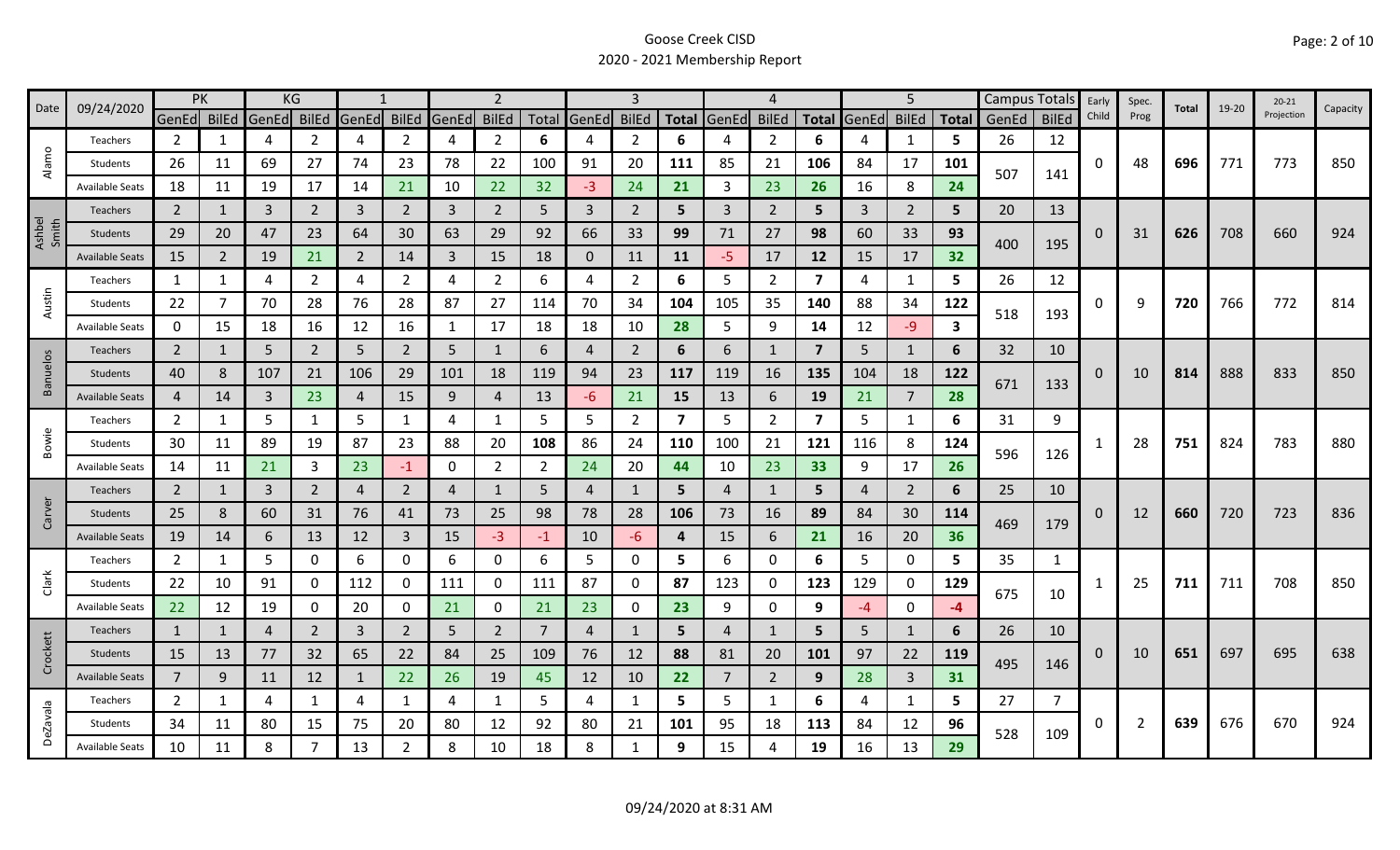| 09/24/2020<br>Date |                        | PK             |                | ΚG           |                |                   |                | 2            |                |      | 3           |                |                |       |              |              | 5            |                | Campus Totals |       | Early          | Spec. | Total    | 19-20         | $20 - 21$ | Capacity   |        |
|--------------------|------------------------|----------------|----------------|--------------|----------------|-------------------|----------------|--------------|----------------|------|-------------|----------------|----------------|-------|--------------|--------------|--------------|----------------|---------------|-------|----------------|-------|----------|---------------|-----------|------------|--------|
|                    |                        | GenEd BilEd    |                | <b>GenEd</b> |                | BilEd GenEd BilEd |                | <b>GenEd</b> | <b>BilEd</b>   |      | Total GenEd | <b>BilEd</b>   | <b>Total</b>   | GenEd | <b>BilEd</b> | <b>Total</b> | <b>GenEd</b> | <b>BilEd</b>   | <b>Total</b>  | GenEd | <b>BilEd</b>   | Child | Prog     |               |           | Projection |        |
|                    | <b>Teachers</b>        | $\mathbf{2}$   |                | 4            | 2              | $\overline{4}$    | 2              | 4            | $\overline{2}$ | 6    | 3           | 2              | 5              |       | 2            | 6            | 4            | -1             | 5.            | 25    | 12             |       |          |               |           |            |        |
| Harlem             | <b>Students</b>        | 27             | 12             | 69           | 39             | 73                | 46             | 76           | 21             | 97   | 58          | 15             | 73             | 82    | 23           | 105          | 84           | 19             | 103           | 469   | 175            | 0     | 24       | 668           | 693       | 707        | 814    |
|                    | <b>Available Seats</b> | 17             | 10             | 19           | 5              | 15                | $-2$           | 12           | 23             | 35   | 8           | 29             | 37             | 6     | 21           | 27           | 16           | 6              | 22            |       |                |       |          |               |           |            |        |
| ш                  | Teachers               |                |                |              |                |                   |                | -7           | $\mathbf{2}$   | 9    | 7           | $\overline{2}$ | 9              |       | 2            | 9            | 7            | $\overline{2}$ | 9             | 28    | 8              |       |          |               |           |            |        |
| Highlands          | Students               |                |                |              |                |                   |                | 141          | 37             | 178  | 142         | 39             | 181            | 151   | 37           | 188          | 155          | 38             | 193           | 589   | 151            | 0     | 12       | 752           | 810       | 756        | 814    |
|                    | <b>Available Seats</b> |                |                |              |                |                   |                | 13           |                | 20   | 12          | 5              | 17             |       |              | 10           | 20           | 12             | 32            |       |                |       |          |               |           |            |        |
|                    | Teachers               | 4              | $\overline{2}$ | 8            | $\overline{2}$ | $\overline{7}$    | $\overline{2}$ |              |                |      |             |                |                |       |              |              |              |                |               | 19    | 6              |       |          |               |           |            |        |
| Hopper             | Students               | 56             | 24             | 145          | 33             | 140               | 32             |              |                |      |             |                |                |       |              |              |              |                |               |       |                |       |          | 438           | 502       | 467        | 462    |
|                    | <b>Available Seats</b> | 32             | 20             | 31           | 11             | 14                | 12             |              |                |      |             |                |                |       |              |              |              |                |               | 341   | 89             |       |          |               |           |            |        |
|                    | Teachers               | 2              | 1              | 4            | 2              | 4                 | $\overline{2}$ | 4            | $\overline{2}$ | 6    | 3           | 2              | 5.             | 3     | 2            | 5            | 3            | $\overline{2}$ | 5.            | 23    | 13             |       |          |               |           |            |        |
| <b>Lamar</b>       | Students               | 23             | 20             | 48           | 23             | 75                | 33             | 75           | 26             | 101  | 75          | 28             | 103            | 60    | 30           | 90           | 78           | 16             | 94            |       |                | 0     | 17       | 627           | 671       | 676        | 858    |
|                    | <b>Available Seats</b> | 21             | 2              | 40           | 21             | 13                | 11             | 13           | 18             | 31   | $-9$        | 16             | 7              | 6     | 14           | 20           | -3           | 34             | 31            | 434   | 176            |       |          |               |           |            |        |
|                    | Teachers               | 1              | 1              | 2            |                | 2                 | 1              | 2            | 1              | 3    | 2           | 2              | 4              | 2     | 2            | 4            | 2            | 1              | $\mathbf{3}$  | 13    | 9              |       |          |               |           |            |        |
| Jacinto            | Students               | 19             | 11             | 34           | 14             | 41                | 21             | 43           | 13             | 56   | 43          | 21             | 64             | 35    | 27           | 62           | 44           | 17             | 61            |       |                | 0     | $\Omega$ | 383           | 441       | 417        | 528    |
| San                | <b>Available Seats</b> | 3              | 11             | 10           | 8              | 3                 | $\mathbf{1}$   | $\mathbf 1$  | 9              | 10   | 1           | 23             | 24             | 9     | 17           | 26           | 6            | 8              | 14            | 259   | 124            |       |          |               |           |            |        |
|                    | Teachers               | 2.0            | 1              | 5            |                | 6                 | 1              | 5            | $\overline{2}$ | 7    | 5           | 2              | $\overline{7}$ | 5     | 1            | 6            | 5            | 1              | 6             | 33    | 9              |       |          |               |           |            |        |
| Travis             | Students               | 50             | 11             | 105          | 12             | 108               | 16             | 117          | 23             | 140  | 117         | 25             | 142            | 112   | 22           | 134          | 107          | 12             | 119           |       |                | 0     | 13       | 850           | 896       | 854        | 880    |
|                    | <b>Available Seats</b> | $-6$           | 11             | 5            | 10             | 24                | 6              | $-7$         | 21             | 14   | $-7$        | 19             | 12             | $-2$  | 0            | $-2$         | 18           | 13             | 31            | 716   | 121            |       |          |               |           |            |        |
|                    | Teachers               | $\overline{2}$ | 1              | 5            |                | $\overline{4}$    |                | 5            |                | 6    | 5           |                | 6              | 5     | 1            | 6            | 5            | 1              | 6             | 31    | $\overline{7}$ |       |          |               |           |            |        |
| Victoria<br>Walker | Students               | 22             | 11             | 94           | 15             | 80                | 18             | 85           | 20             | 105  | 81          | 20             | 101            | 93    | 10           | 103          | 100          | 18             | 118           |       |                | 19    | 21       | 707           | 769       | 750        | 924    |
|                    | <b>Available Seats</b> | 22             | 11             | 16           |                | 8                 | 4              | 25           | $\overline{2}$ | 27   | 29          | 2              | 31             | 17    | 12           | 29           | 25           | $\overline{7}$ | 32            | 555   | 112            |       |          |               |           |            |        |
|                    | Teachers               | 29             | 16             | 65           | 23             | 65                | 23             | 66           | 22             | 88   | 62          | 24             | 86             | 68    | 22           | 90           | 65           | 18             | 83            | 420   | 148            | 22    | 269      |               |           |            |        |
| Total              | <b>Students</b>        | 440            | 188            | 1185         | 332            | 1252              | 382            | 1302         | 318            | 1620 | 1244        | 343            | 1587           | 1385  | 323          | 1708         | 1414         | 294            | 1708          | 8,222 | 2180           |       |          | 10,693 11,543 |           | 11,244     | 12,846 |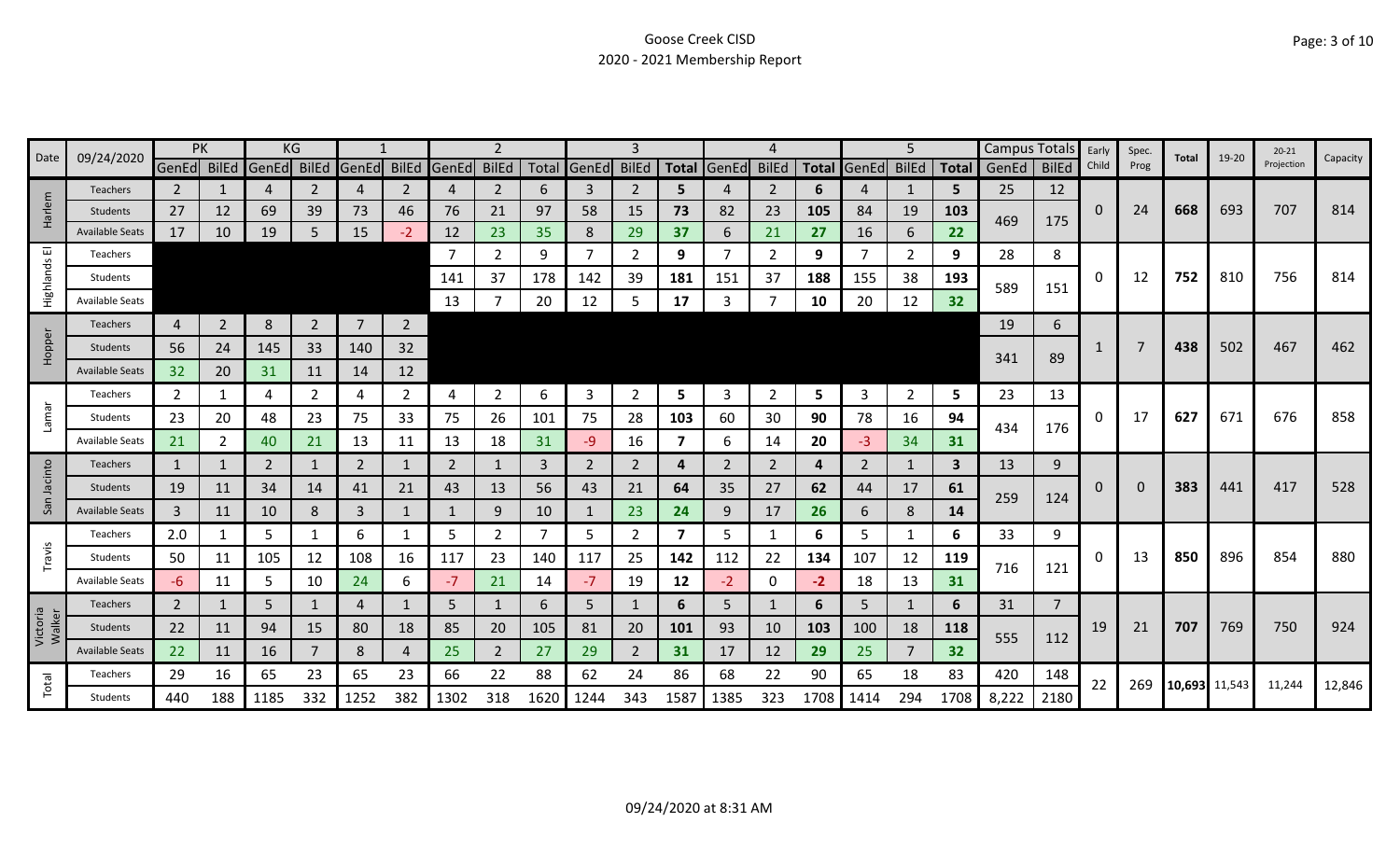| Page: 4 of 10 |  |
|---------------|--|
|---------------|--|

| $6\phantom{1}$<br><b>Campus</b> | $\overline{\mathbf{z}}$ | 8            | 9            | 10                  | 11                  | 12              |                |                   | <b>Campus Totals</b> |        |                                       |                 |
|---------------------------------|-------------------------|--------------|--------------|---------------------|---------------------|-----------------|----------------|-------------------|----------------------|--------|---------------------------------------|-----------------|
|                                 |                         |              |              |                     |                     |                 |                | <b>Enrollment</b> |                      |        | Core Ratio   19-20   20-21 Projection | <b>Capacity</b> |
| <b>BJS</b>                      | 342                     | 362          | 316          |                     |                     |                 |                | 1,020             | 22.7                 | 981    | 1,023                                 | 958             |
| CBJ                             | 351                     | 343          | 368          |                     |                     |                 |                | 1,062             | 22.6                 | 1,070  | 1,076                                 | 1,198           |
| GJS                             | 403                     | 390          | 377          |                     |                     |                 |                | 1,170             | 24.9                 | 1,151  | 1,149                                 | 1,164           |
| HMJ                             | 346                     | 345          | 325          |                     |                     |                 |                | 1,016             | 20.3                 | 1,032  | 1,041                                 | 1,176           |
| <b>HJS</b>                      | 458                     | 411          | 417          |                     |                     |                 |                | 1,286             | 24.3                 | 1,207  | 1,267                                 | 1,272           |
| REL                             |                         |              |              | 483                 | 477                 | 466             | 396            | 1,822             | 25.3                 | 1,824  | 1,842                                 | 1,968           |
| <b>RSS</b>                      |                         |              |              | 494                 | 523                 | 530             | 499            | 2,046             | 23.9                 | 2,158  | 2,124                                 | 2,554           |
| GCM                             |                         |              |              | 544                 | 529                 | 551             | 549            | 2,173             | 27.5                 | 2,121  | 2,167                                 | 2,536           |
| PHC                             | $\mathbf 0$             | $\mathsf{O}$ | $\mathbf 0$  | $\mathsf{O}\xspace$ | $\mathsf{O}\xspace$ | $6\phantom{1}6$ | 76             | 82                | 4.8                  | 114    | 35                                    |                 |
| Impact                          |                         |              |              | 118                 | 101                 | 96              | 96             | 411               | 24.2                 | 415    | 400                                   |                 |
| Point                           | $\mathbf{0}$            | $\mathbf 0$  | $\mathbf{3}$ | $\mathbf{1}$        | $\overline{a}$      | $\overline{4}$  | 5 <sub>1</sub> | 17                | 1.5                  | 40     | 40                                    |                 |
| <b>SCTHS</b>                    |                         |              |              | 132                 | 93                  | 65              | 56             | 346               | 23.9                 | 239    | 228                                   |                 |
| Total                           | 1,900                   | 1,851        | 1,806        | 1,772               | 1,727               | 1,718           | 1,677          | 12,451            |                      | 12,352 | 12,392                                |                 |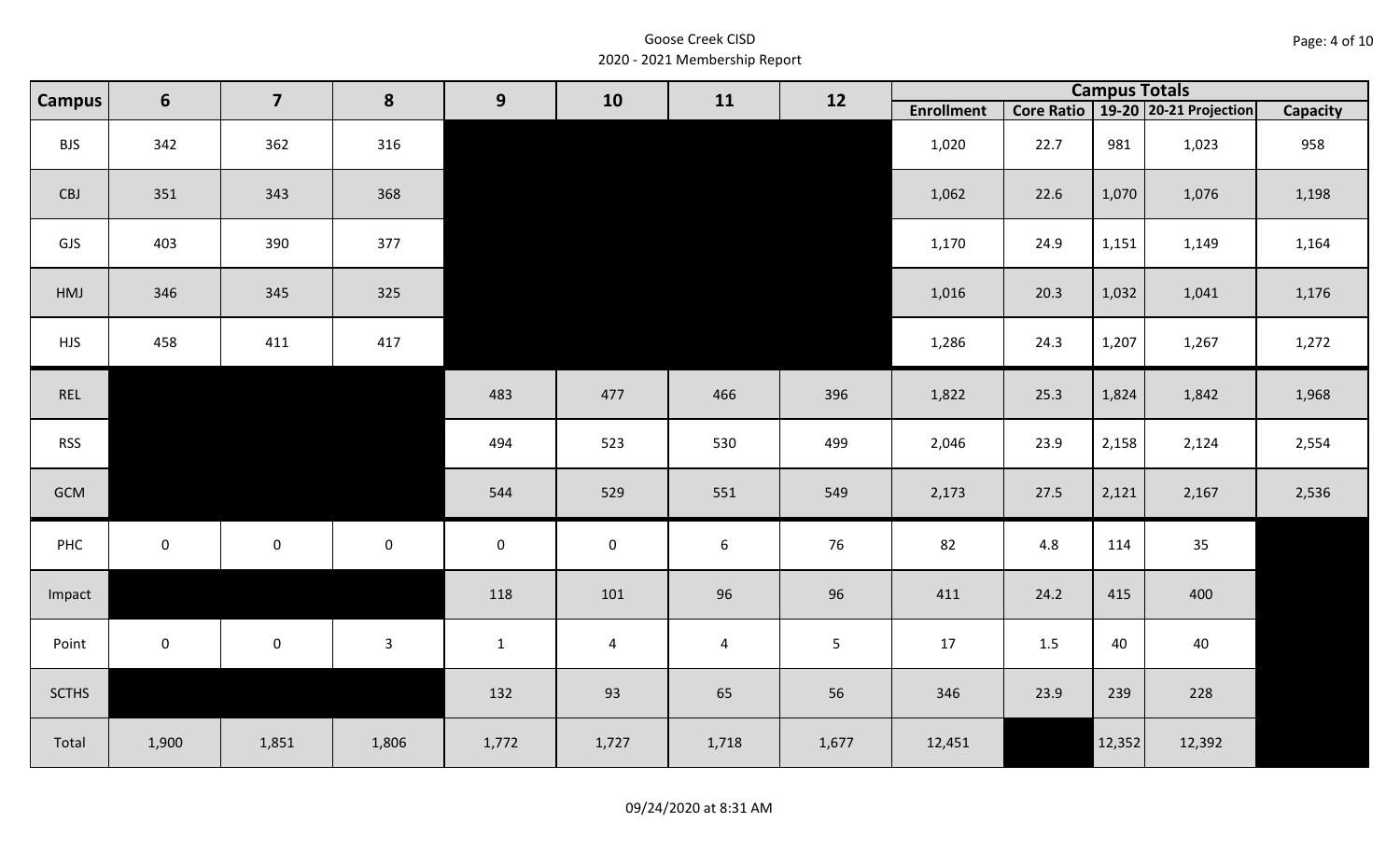|                     | Total               | No Code             | Speech Only         | Mainstream   | Self-Cont<br>50-60% | Self-Cont<br>$>60\%$ | <b>EC SpEd Program</b> | Homebound      |
|---------------------|---------------------|---------------------|---------------------|--------------|---------------------|----------------------|------------------------|----------------|
| Alamo               | $\mathsf{O}\xspace$ | $\mathbf 0$         | $\mathbf 0$         | $\pmb{0}$    | $\pmb{0}$           | $\pmb{0}$            | $\pmb{0}$              | $\mathbf 0$    |
| Ashbel Smith        | 15                  | $\mathbf{1}$        | $\mathsf{O}\xspace$ | $\pmb{0}$    | $\pmb{0}$           | $2^{\circ}$          | 12                     | $\pmb{0}$      |
| Austin              | $\mathbf 0$         | $\mathbf 0$         | $\mathbf 0$         | $\pmb{0}$    | $\pmb{0}$           | $\pmb{0}$            | $\pmb{0}$              | $\pmb{0}$      |
| <b>Banuelos</b>     | $\sqrt{4}$          | $\mathsf{O}\xspace$ | $\pmb{0}$           | $\pmb{0}$    | $\pmb{0}$           | $\mathbf 1$          | $\mathbf{3}$           | $\pmb{0}$      |
| Bowie               | 13                  | $\overline{2}$      | $\pmb{0}$           | $\pmb{0}$    | $\pmb{0}$           | $\pmb{0}$            | 10                     | $\mathbf{1}$   |
| Carver              | $\mathsf{O}\xspace$ | $\pmb{0}$           | $\pmb{0}$           | $\pmb{0}$    | $\pmb{0}$           | $\pmb{0}$            | $\pmb{0}$              | $\pmb{0}$      |
| Clark               | $6\phantom{.}6$     | $\mathbf 0$         | $\mathbf 0$         | $\pmb{0}$    | $\pmb{0}$           | $\pmb{0}$            | 5                      | $\mathbf{1}$   |
| Crockett            | $\overline{2}$      | $\mathbf 0$         | $\mathbf 0$         | $\pmb{0}$    | $\mathsf 0$         | $\mathsf 0$          | $\overline{2}$         | $\pmb{0}$      |
| DeZavala            | $\mathbf 0$         | $\mathbf 0$         | $\mathbf 0$         | $\pmb{0}$    | $\pmb{0}$           | $\pmb{0}$            | $\pmb{0}$              | $\pmb{0}$      |
| Harlem              | 11                  | $\mathsf{O}\xspace$ | $\pmb{0}$           | $\pmb{0}$    | $\pmb{0}$           | $\pmb{0}$            | 11                     | $\pmb{0}$      |
| <b>Highlands El</b> | $\overline{0}$      | $\mathbf 0$         | $\mathbf 0$         | $\pmb{0}$    | $\pmb{0}$           | $\pmb{0}$            | $\pmb{0}$              | $\mathbf 0$    |
| Hopper              | $5\phantom{.0}$     | $\mathbf{1}$        | $\pmb{0}$           | $\mathbf{1}$ | $\pmb{0}$           | $\pmb{0}$            | $\mathbf{3}$           | $\mathsf 0$    |
| Lamar               | $\mathbf 0$         | $\pmb{0}$           | $\pmb{0}$           | $\pmb{0}$    | $\pmb{0}$           | $\pmb{0}$            | $\pmb{0}$              | $\pmb{0}$      |
| San Jacinto         | $\mathsf{O}\xspace$ | $\mathbf 0$         | $\mathbf 0$         | $\pmb{0}$    | $\pmb{0}$           | $\pmb{0}$            | $\pmb{0}$              | $\pmb{0}$      |
| Travis              | 11                  | $\sqrt{4}$          | $\mathbf 0$         | $\pmb{0}$    | $\pmb{0}$           | $\pmb{0}$            | $\overline{7}$         | $\mathbf 0$    |
| Victoria Walker     | 23                  | $\pmb{4}$           | 19                  | $\pmb{0}$    | $\pmb{0}$           | $\pmb{0}$            | $\pmb{0}$              | $\pmb{0}$      |
| District            | 90                  | 12                  | 19                  | $1\,$        | $\pmb{0}$           | $\mathbf{3}$         | 53                     | $\overline{2}$ |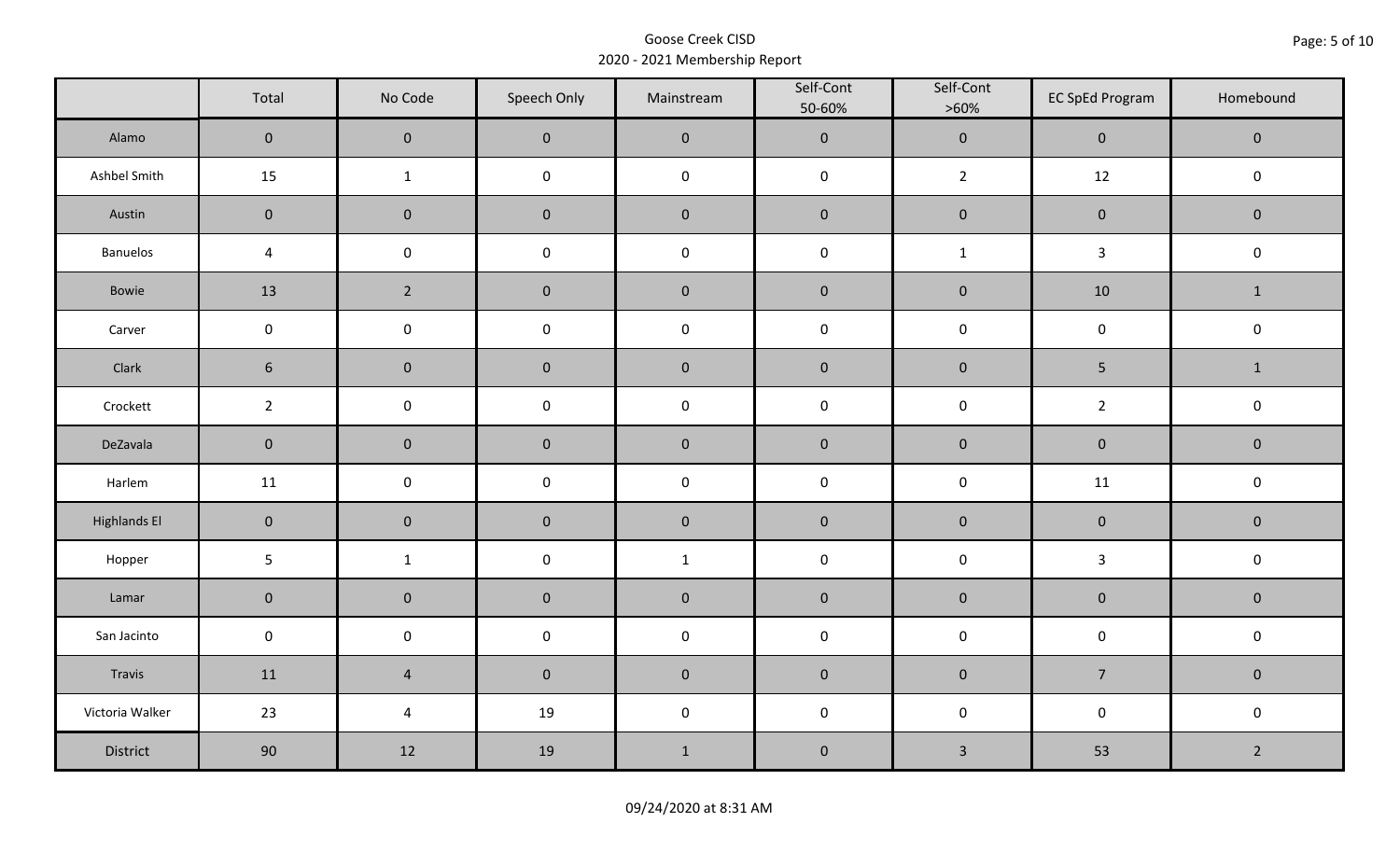| Date                                |                | PK                 |           | KG              |     | $\mathbf{1}$       |                    | $\overline{2}$ |                     | $\overline{3}$  |                |             | $\overline{4}$      |                |                  | $\overline{5}$  |                |                    | <b>Campus Totals</b> |                |
|-------------------------------------|----------------|--------------------|-----------|-----------------|-----|--------------------|--------------------|----------------|---------------------|-----------------|----------------|-------------|---------------------|----------------|------------------|-----------------|----------------|--------------------|----------------------|----------------|
|                                     |                | Bilingual Bil Gate | Bilingual | <b>Bil Gate</b> |     | Bilingual Bil Gate | Bilingual Bil Gate |                | Bilingual           | <b>Bil Gate</b> | <b>NAC</b>     | Bilingual   | <b>Bil Gate</b>     | <b>NAC</b>     | <b>Bilingual</b> | <b>Bil Gate</b> | <b>NAC</b>     | Bilingual Bil Gate |                      | <b>NAC</b>     |
| Alamo                               | 11             | $\mathbf 0$        | 27        | $\mathbf 0$     | 23  | $\mathbf 0$        | 21                 | $\mathbf{1}$   | 26                  | $2^{\circ}$     | $\overline{7}$ | 31          | $\overline{2}$      | 12             | 29               | $\mathbf{1}$    | 13             | 168                | 6                    | 32             |
| Ashbel<br>Smith                     | 20             | $\mathbf{0}$       | 29        | $\overline{0}$  | 28  | $\overline{0}$     | 29                 | $\overline{0}$ | 31                  | $\overline{0}$  | 12             | 25          | $\overline{0}$      | 13             | 32               | $\overline{0}$  | 32             | 194                | $\mathbf{0}$         | 0              |
| Austin                              | $\overline{7}$ | $\mathbf 0$        | 28        | $\mathbf 0$     | 27  | $\mathbf 0$        | 24                 | $\mathbf 0$    | 31                  | $\mathsf{O}$    | 13             | 34          | $\mathsf{O}\xspace$ | 32             | 34               | $\overline{0}$  | $\mathbf 0$    | 185                | $\mathbf 0$          | 0              |
| <b>Banuelos</b>                     | 8              | $\mathbf{0}$       | 21        | $\mathbf{0}$    | 29  | $\overline{0}$     | 18                 | $\overline{0}$ | 19                  | $\overline{0}$  | 32             | 15          | $\overline{0}$      | $\overline{0}$ | 13               | $\overline{0}$  | $\overline{0}$ | 123                | $\overline{0}$       | $\overline{0}$ |
| Bowie                               | 11             | $\mathbf 0$        | 23        | $\mathsf{O}$    | 23  | $\mathbf 0$        | 20                 | $\mathbf 0$    | 24                  | $\mathbf 0$     | $\mathbf 0$    | 21          | $\mathbf 0$         | $\mathbf 0$    | 8                | $\mathbf 0$     | $\mathbf 0$    | 130                | $\mathbf 0$          | 0              |
| Carver                              | $8\phantom{1}$ | $\mathbf{0}$       | 31        | $\mathbf 0$     | 35  | $\overline{0}$     | 25                 | $\overline{0}$ | 27                  | $\overline{0}$  | $\overline{0}$ | 15          | $\overline{0}$      | $\overline{0}$ | 29               | $\overline{0}$  | $\mathbf{0}$   | 170                | $\overline{0}$       | $\overline{0}$ |
| Clark                               | 10             | $\mathbf 0$        | 0         | $\mathbf 0$     | 0   | 0                  | $\mathbf 0$        | $\mathbf 0$    | $\mathsf{O}\xspace$ | $\mathsf{O}$    | $\mathbf 0$    | $\mathbf 0$ | $\mathsf{O}$        | $\mathbf 0$    | $\mathbf 0$      | $\mathbf 0$     | $\mathbf 0$    | 10                 | $\mathbf 0$          | 0              |
| Crockett                            | 13             | $\mathbf{0}$       | 32        | $\mathbf{0}$    | 21  | $\overline{0}$     | 22                 | $\overline{0}$ | 10                  | $\overline{0}$  | $\overline{0}$ | 19          | $\overline{0}$      | $\overline{0}$ | 21               | $\overline{0}$  | $\mathbf{0}$   | 138                | $\overline{0}$       | $\overline{0}$ |
| DeZavala                            | 11             | $\mathbf 0$        | 15        | $\mathbf 0$     | 19  | $\mathbf 0$        | 12                 | $\mathbf 0$    | 20                  | $\mathsf{O}$    | $\mathbf 0$    | 18          | $\mathbf 0$         | $\mathbf 0$    | 11               | $\mathbf 0$     | $\mathbf 0$    | 106                | $\mathbf 0$          | $\mathbf 0$    |
| Harlem                              | 12             | $\mathbf{0}$       | 39        | $\mathbf 0$     | 45  | $\mathbf 0$        | 22                 | $\overline{0}$ | 13                  | $\overline{0}$  | $\overline{0}$ | 21          | $\overline{0}$      | $\overline{0}$ | 19               | $\overline{0}$  | $\overline{0}$ | 171                | $\mathbf{0}$         | $\mathbf{0}$   |
| Highlands<br>$\mathsf{E}\mathsf{I}$ |                |                    |           |                 |     |                    | 36                 | $\mathbf 0$    | 39                  | $\mathsf{O}$    | $\mathbf 0$    | 37          | $\mathbf 0$         | $\mathsf{O}$   | 38               | $\mathbf 0$     | $\mathbf 0$    | 150                | $\mathbf 0$          | $\mathbf 0$    |
| Hopper                              | 24             | $\mathbf{0}$       | 33        | $\overline{0}$  | 34  | $\mathbf 0$        |                    |                |                     |                 |                |             |                     |                |                  |                 |                | 91                 | $\mathbf{0}$         | $\mathbf 0$    |
| Lamar                               | 20             | $\mathbf 0$        | 23        | $\mathbf 0$     | 33  | $\mathbf 0$        | 25                 | $\mathbf 0$    | 25                  | $\mathbf 0$     | $\mathbf 0$    | 28          | $\mathbf 0$         | $\mathsf{O}$   | 16               | $\mathbf 0$     | $\mathbf 0$    | 170                | $\mathbf 0$          | $\mathbf 0$    |
| San Jacinto                         | 11             | $\mathbf{0}$       | 14        | $\mathbf{0}$    | 20  | $\mathbf{0}$       | 13                 | $\overline{0}$ | 21                  | $\overline{0}$  | $\mathbf{0}$   | 26          | $\mathbf 0$         | $\overline{0}$ | 17               | $\overline{0}$  | $\mathbf{0}$   | 122                | $\mathbf{0}$         | $\overline{0}$ |
| Travis                              | 11             | $\mathbf 0$        | 12        | $\mathbf 0$     | 16  | $\mathbf 0$        | 23                 | $\mathbf 0$    | 24                  | $\mathbf 0$     | $\mathbf 0$    | 22          | $\mathbf 0$         | $\mathbf 0$    | 11               | $\mathbf 0$     | $\mathbf 0$    | 119                | $\mathbf 0$          | $\mathbf 0$    |
| Victoria<br>Walker                  | 11             | $\mathbf 0$        | 15        | $\mathbf 0$     | 16  | $\mathbf{0}$       | 20                 | $\overline{0}$ | 21                  | $\overline{0}$  | $\mathbf 0$    | 11          | $\overline{0}$      | $\overline{0}$ | 18               | $\mathbf{0}$    | $\mathbf{0}$   | 112                | $\overline{0}$       | $\mathbf{0}$   |
| Total                               | 188            | $\Omega$           | 342       | $\mathbf 0$     | 369 | $\mathbf 0$        | 310                | $\mathbf{1}$   | 331                 | $2^{\circ}$     | 64             | 323         | $2^{\circ}$         | 57             | 296              | $\mathbf{1}$    | 45             | 2159               | 6                    | 32             |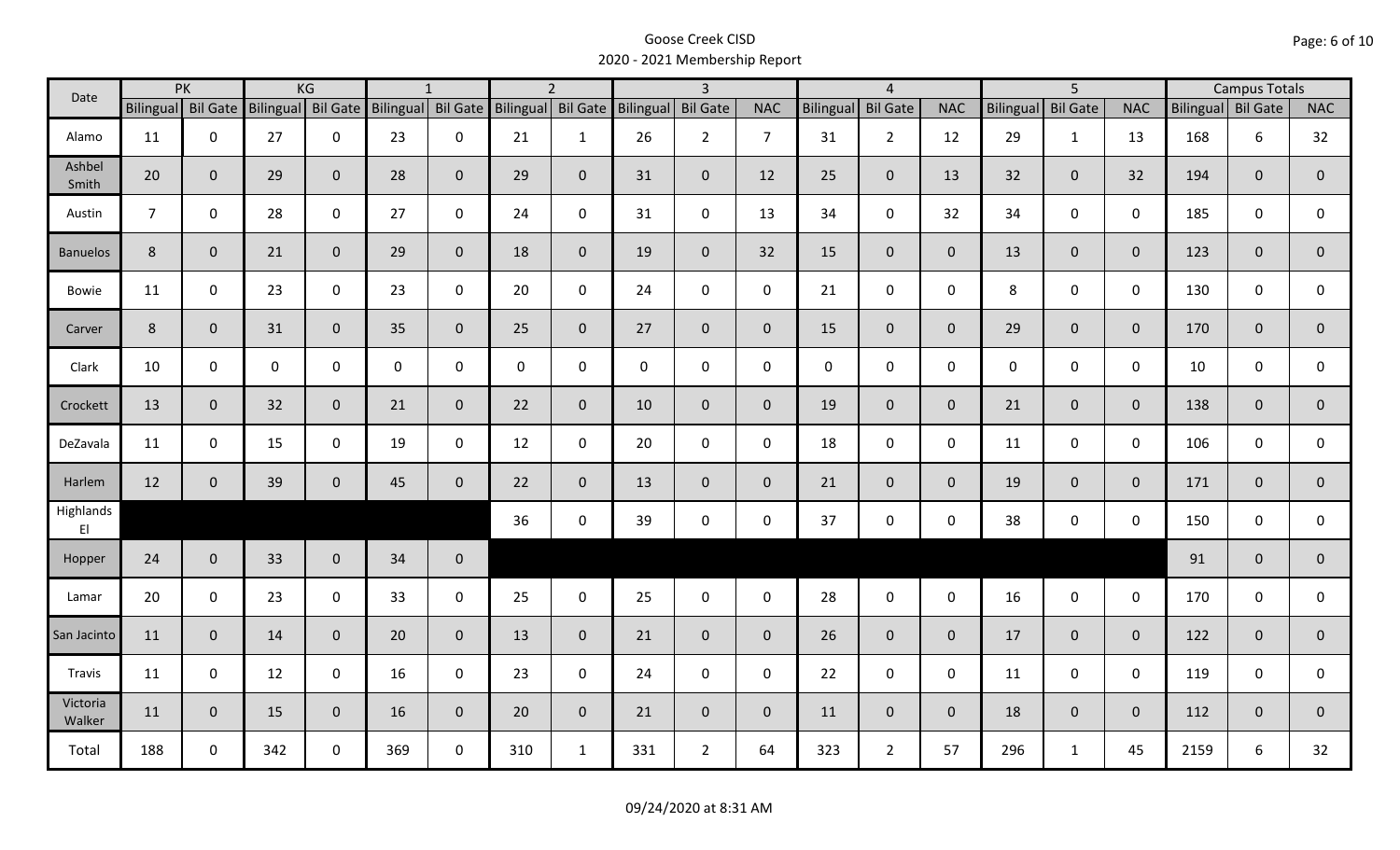| Date                |                | PK              |                     | KG              |                 | $\overline{1}$  |                | $\overline{2}$  |                 | $\overline{3}$  |                | $\overline{4}$  |                | $\overline{5}$      |             | <b>Campus Totals</b> |
|---------------------|----------------|-----------------|---------------------|-----------------|-----------------|-----------------|----------------|-----------------|-----------------|-----------------|----------------|-----------------|----------------|---------------------|-------------|----------------------|
|                     | <b>GATE</b>    | <b>Bil GATE</b> | <b>GATE</b>         | <b>Bil GATE</b> | GATE            | <b>Bil GATE</b> | <b>GATE</b>    | <b>Bil GATE</b> | <b>GATE</b>     | <b>Bil GATE</b> | <b>GATE</b>    | <b>Bil GATE</b> | <b>GATE</b>    | <b>Bil GATE</b>     | <b>GATE</b> | <b>Bil GATE</b>      |
| Alamo               | $\mathbf 0$    | $\mathbf 0$     | $\mathbf 0$         | $\mathbf 0$     | $\mathbf{1}$    | $\mathbf 0$     | 10             | $\mathbf{1}$    | 8               | $2^{\circ}$     | 13             | $\overline{2}$  | 14             | $\mathbf{1}$        | 46          | 6                    |
| <b>Ashbel Smith</b> | $\overline{0}$ | $\mathbf{0}$    | $\mathbf 0$         | $\overline{0}$  | $\mathbf{1}$    | $\overline{2}$  | 11             | $\mathbf 0$     | $7\overline{ }$ | $2^{\circ}$     | 6              | $\overline{2}$  | $\overline{2}$ | $\overline{2}$      | 27          | 8                    |
| Austin              | $\mathsf{O}$   | $\mathbf 0$     | $\mathbf 0$         | $\mathbf 0$     | 9               | $\mathbf{1}$    | 16             | $\mathbf{3}$    | 12              | $\mathbf{3}$    | 30             | $\mathbf{1}$    | 17             | $\mathsf{O}$        | 84          | $\,8\,$              |
| <b>Banuelos</b>     | $\overline{0}$ | $\overline{0}$  | $\mathsf{O}\xspace$ | $\overline{0}$  | 11              | $\mathbf{1}$    | 16             | $\mathbf 0$     | 12              | $\overline{4}$  | 17             | $\mathbf{1}$    | 20             | 5                   | 76          | 11                   |
| Bowie               | $\mathbf 0$    | $\mathbf 0$     | $\mathbf 0$         | $\mathbf 0$     | $\mathbf{3}$    | $\mathbf{1}$    | $\overline{4}$ | $\mathbf 0$     | $\mathbf{3}$    | $\mathbf 0$     | 15             | $\mathsf{O}$    | 9              | $\mathbf{1}$        | 34          | $\overline{2}$       |
| Carver              | $\overline{0}$ | $\mathbf{0}$    | $\mathbf 0$         | $\overline{0}$  | $7\overline{ }$ | $\mathbf 0$     | $2^{\circ}$    | $\mathbf 0$     | $\mathbf{1}$    | $\mathbf{1}$    | 6              | $\mathbf{1}$    | $\overline{4}$ | $\mathbf{1}$        | 20          | $\overline{3}$       |
| Clark               | $\mathbf 0$    | $\mathbf 0$     | $\mathbf 0$         | $\mathbf 0$     | 5 <sub>1</sub>  | $\mathbf 0$     | 17             | $\mathbf 0$     | 15              | $\mathbf 0$     | 15             | $\mathbf 0$     | 17             | $\mathbf 0$         | 69          | $\mathbf 0$          |
| Crockett            | $\overline{0}$ | $\mathbf 0$     | $\mathbf 0$         | $\overline{0}$  | $\overline{4}$  | $\mathbf{1}$    | 11             | $\overline{4}$  | 7 <sup>7</sup>  | $2^{\circ}$     | 9              | $\mathbf{1}$    | 18             | $\mathbf{1}$        | 49          | $9\,$                |
| DeZavala            | $\mathbf 0$    | $\mathbf 0$     | $\mathsf 0$         | $\mathbf 0$     | 5               | $\mathbf{1}$    | 5 <sup>5</sup> | $\mathbf 0$     | $\mathbf{3}$    | $\mathbf{1}$    | 8              | $\mathbf 0$     | 8              | $\mathbf{1}$        | 29          | $\mathsf{3}$         |
| Harlem              | $\overline{0}$ | $\mathbf 0$     | $\pmb{0}$           | $\mathbf 0$     | $\mathbf{3}$    | $\overline{0}$  | $\overline{2}$ | $\mathbf 0$     | 7 <sup>7</sup>  | $\overline{2}$  | 11             | $2^{\circ}$     | 11             | $\mathbf{0}$        | 34          | $\overline{4}$       |
| Highlands El        |                |                 |                     |                 |                 |                 | 11             | $\mathbf{1}$    | 12              | $\mathbf 0$     | 16             | 0               | 13             | $\mathsf{O}\xspace$ | 52          | $\mathbf{1}$         |
| Hopper              | $\overline{0}$ | $\overline{0}$  | $\mathbf 0$         | $\mathbf 0$     | $5\phantom{.}$  | $\mathbf 0$     |                |                 |                 |                 |                |                 |                |                     | 5           | $\pmb{0}$            |
| Lamar               | $\mathbf 0$    | $\mathbf 0$     | $\mathbf 0$         | $\mathbf 0$     | 4               | $\mathbf 0$     | $\mathbf{3}$   | $\mathbf{1}$    | 4               | $\overline{4}$  | $\mathbf{3}$   | $2^{\circ}$     | $5\phantom{.}$ | $\mathbf 0$         | 19          | $\overline{7}$       |
| San Jacinto         | $\overline{0}$ | $\overline{0}$  | $\mathbf 0$         | $\mathbf 0$     | $\mathbf{0}$    | $\mathbf{1}$    | $\overline{4}$ | $\mathbf 0$     | $\overline{7}$  | $\overline{0}$  | $\overline{2}$ | $\mathbf{1}$    | $\overline{4}$ | $\mathbf{0}$        | 17          | $\overline{2}$       |
| Travis              | $\mathbf 0$    | $\mathbf 0$     | $\mathbf 0$         | $\mathbf 0$     | 5 <sub>1</sub>  | $\mathbf 0$     | $\overline{7}$ | $\mathbf 0$     | 12              | $\mathbf{1}$    | 14             | $\mathbf{1}$    | 17             | $\mathbf{1}$        | 55          | $\mathbf{3}$         |
| Victoria<br>Walker  | $\overline{0}$ | $\overline{0}$  | $\pmb{0}$           | $\mathbf 0$     | $\overline{4}$  | $\overline{2}$  | 12             | $\mathbf{3}$    | 14              | $\overline{0}$  | 15             | $\overline{0}$  | 17             | $\overline{0}$      | 62          | 5                    |
| Total               | $\mathsf{O}$   | $\mathbf 0$     | $\mathbf 0$         | $\mathbf 0$     | 67              | 10              | 131            | 13              | 124             | 22              | 180            | 14              | 176            | 13                  | 678         | 72                   |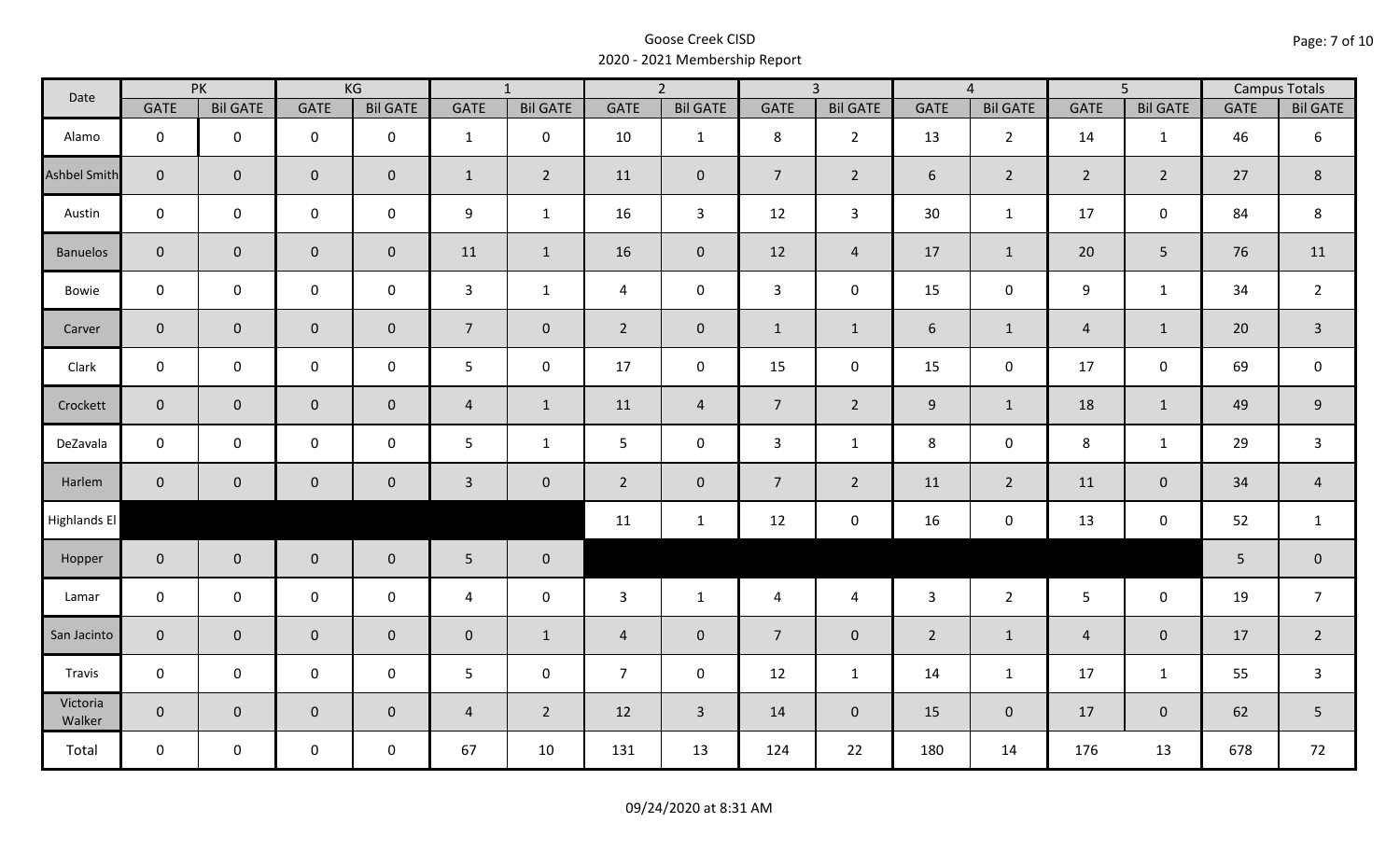|                     | Speech Only         | Inclusion       | Resource <21%   | Resource<br>21-50% | Self-Cont<br>50-60% | Self-Cont<br>$>60\%$ | <b>EC SpEd Program</b> | Homebound      |
|---------------------|---------------------|-----------------|-----------------|--------------------|---------------------|----------------------|------------------------|----------------|
|                     | $\mathbf 0$         | 40              | 41              | 42                 | 43                  | 44                   | 45                     | $\mathbf{1}$   |
| Alamo               | 10                  | 5               | 21              | $\overline{3}$     | $\mathbf{1}$        | 16                   | $\pmb{0}$              | $\mathbf 0$    |
| Ashbel Smith        | 20                  | 5               | 12              | 11                 | $\mathbf{1}$        | 13                   | 18                     | 0              |
| Austin              | 30                  | $6\phantom{1}6$ | 44              | $1\,$              | $\mathbf{1}$        | $\overline{9}$       | $\pmb{0}$              | $\overline{0}$ |
| <b>Banuelos</b>     | 35                  | 5               | 26              | $\,8\,$            | $\pmb{0}$           | 6                    | $\overline{a}$         | 0              |
| <b>Bowie</b>        | 22                  | 12              | 32              | $\overline{7}$     | $1\,$               | 16                   | 12                     | $\overline{2}$ |
| Carver              | 24                  | 6               | 22              | $\overline{2}$     | $\mathbf{1}$        | $\boldsymbol{9}$     | $\overline{3}$         | $\mathbf{1}$   |
| Clark               | 33                  | $\overline{4}$  | 24              | $\overline{3}$     | $\overline{3}$      | 20                   | 5                      | $1\,$          |
| Crockett            | 30                  | 17              | 10              | $\mathbf{1}$       | $\pmb{0}$           | $\overline{7}$       | 3                      | 0              |
| DeZavala            | 21                  | 15              | 19              | $\sqrt{4}$         | $\pmb{0}$           | $\overline{2}$       | $\pmb{0}$              | $\overline{0}$ |
| Harlem              | 22                  | $\overline{4}$  | 35              | $\mathbf 1$        | $\pmb{0}$           | 13                   | 11                     | 0              |
| <b>Highlands El</b> | 21                  | 21              | $\overline{37}$ | $\,$ 8 $\,$        | $\pmb{0}$           | 11                   | $1\,$                  | $\overline{0}$ |
| Hopper              | 15                  | $\overline{7}$  | $\overline{3}$  | $\overline{2}$     | $\mathbf{1}$        | $\mathsf{3}$         | $\overline{a}$         | 0              |
| Lamar               | 16                  | $6\phantom{1}6$ | 21              | $\overline{2}$     | $\pmb{0}$           | 17                   | $\pmb{0}$              | $\mathbf 0$    |
| San Jacinto         | 13                  | $\overline{2}$  | 21              | $\mathbf{1}$       | $\pmb{0}$           | $\pmb{0}$            | $\mathbf 0$            | 0              |
| Travis              | 30                  | $\overline{7}$  | 19              | $6\,$              | $\pmb{0}$           | $\sqrt{6}$           | $\overline{7}$         | $\mathbf 0$    |
| Victoria Walker     | 51                  | 8               | 11              | $\boldsymbol{6}$   | $\pmb{0}$           | 21                   | $\pmb{0}$              | 0              |
| <b>BJS</b>          | $6\phantom{1}6$     | 61              | 13              | 17                 | 26                  | $\overline{2}$       | $\pmb{0}$              | $\mathbf{1}$   |
| CBJ                 | 5                   | 62              | 14              | 18                 | 20                  | 27                   | $\pmb{0}$              | 0              |
| GJS                 | 5                   | 60              | 12              | 22                 | 25                  | 20                   | $\mathbf 0$            | $\mathbf{1}$   |
| HMJ                 | $\overline{4}$      | 47              | 24              | 32                 | $\overline{3}$      | 19                   | $\pmb{0}$              | 0              |
| <b>HJS</b>          | $\overline{3}$      | 41              | 22              | 18                 | 21                  | 23                   | $\pmb{0}$              | 3              |
| <b>REL</b>          | $\mathbf{1}$        | 103             | 41              | 58                 | $\overline{7}$      | 37                   | $\pmb{0}$              | $\mathbf{1}$   |
| <b>RSS</b>          | $\overline{2}$      | 98              | 27              | 38                 | $\sqrt{6}$          | 51                   | $\pmb{0}$              | $\mathbf{0}$   |
| GCM                 | $\mathsf{O}\xspace$ | 120             | 32              | 48                 | $\boldsymbol{6}$    | 29                   | $\pmb{0}$              | $\overline{3}$ |
| Impact              | $\mathbf{1}$        | $\overline{7}$  | $\mathbf{0}$    | $\mathbf 0$        | $\pmb{0}$           | $\pmb{0}$            | $\mathbf 0$            | $\overline{0}$ |
| <b>Stuart CTHS</b>  | $\mathsf 0$         | 37              | $\pmb{0}$       | $\pmb{0}$          | $\overline{3}$      | $\pmb{0}$            | $\pmb{0}$              | 0              |
| PHC                 | $\mathbf 0$         | $\overline{7}$  | $1\,$           | $\pmb{0}$          | $\pmb{0}$           | $\pmb{0}$            | $\pmb{0}$              | $\pmb{0}$      |
| Point               | $\mathbf 0$         | $\mathbf 0$     | $\mathbf 0$     | $\boldsymbol{0}$   | $\pmb{0}$           | $\mathbf 0$          | $\mathbf 0$            | 0              |
| Elementary          | 393                 | 130             | 357             | 66                 | $9\,$               | 169                  | 68                     | $\overline{4}$ |
| Secondary           | 27                  | 643             | 186             | 251                | 117                 | 208                  | $\mathbf 0$            | 9              |
| <b>District</b>     | 420                 | 773             | 543             | 317                | 126                 | 377                  | 68                     | 13             |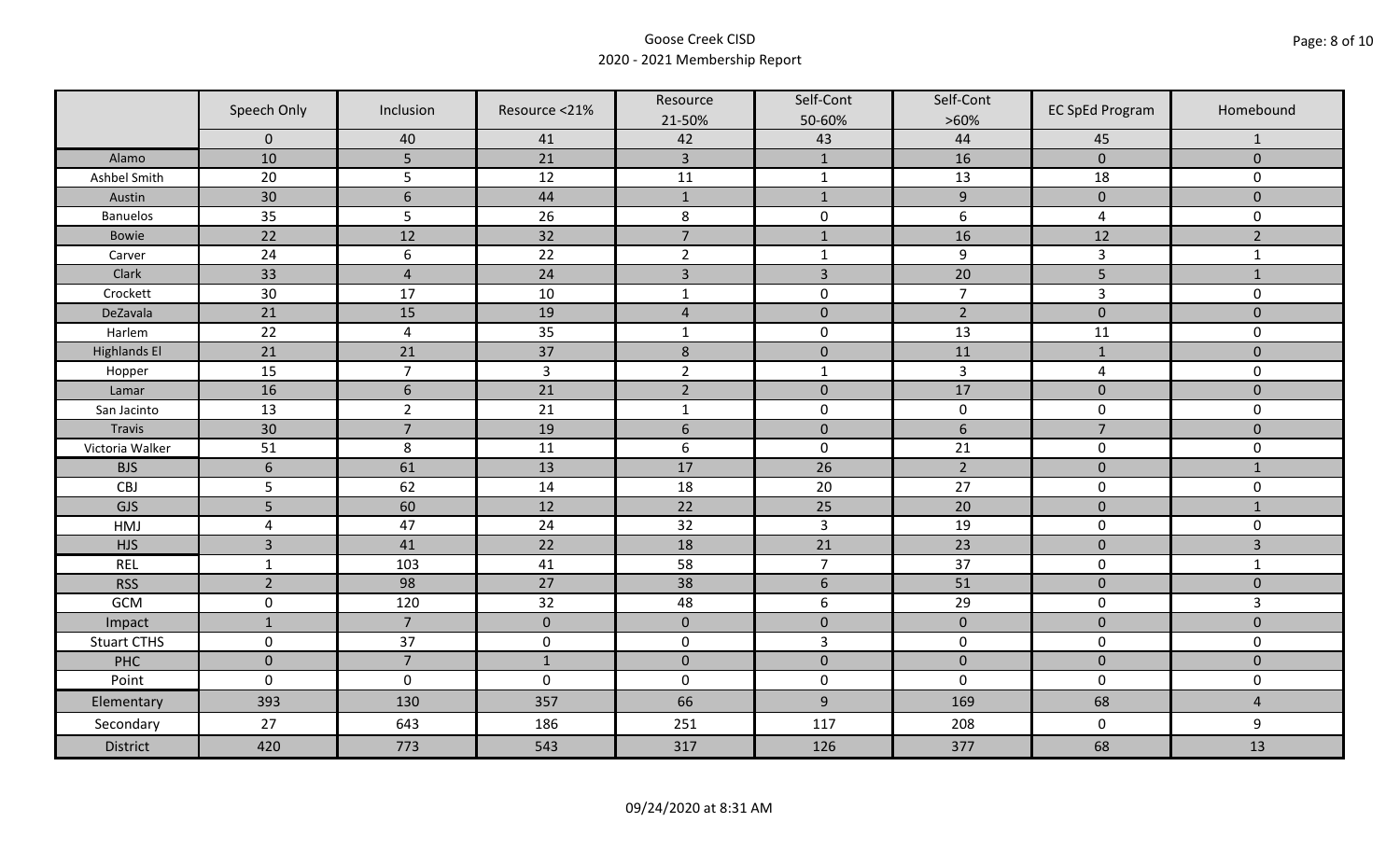|                     | At-Risk | SpEd           | GT           | <b>LEP</b>     | Migrant        | Econ Dis        | Dyslexia       | 504          |
|---------------------|---------|----------------|--------------|----------------|----------------|-----------------|----------------|--------------|
| Alamo               | 370     | 56             | 52           | 202            | $\mathbf{1}$   | 33              | 16             | 28           |
| Ashbel Smith        | 378     | 80             | 35           | 238            | $\overline{3}$ | 36              | 6              | 12           |
| Austin              | 377     | 91             | 92           | 227            | 9              | 36              | 19             | 44           |
| <b>Banuelos</b>     | 378     | 84             | 87           | 167            | $\mathbf{1}$   | 43              | 16             | 35           |
| Bowie               | 428     | 106            | 36           | 151            | $\overline{a}$ | 33              | 10             | 25           |
| Carver              | 332     | 68             | 23           | 180            | 6              | 20              | 12             | 28           |
| Clark               | 276     | 94             | 69           | 56             | $\mathbf{1}$   | 25              | 22             | 48           |
| Crockett            | 304     | 69             | 58           | 174            | $\,8\,$        | 15              | 19             | 31           |
| DeZavala            | 338     | 63             | 32           | 143            | $\mathbf 0$    | 26              | 9              | 23           |
| Harlem              | 377     | 86             | 38           | 172            | $6\,$          | 20              | 14             | 28           |
| <b>Highlands El</b> | 343     | 100            | 53           | 175            | $\mathbf 0$    | 27              | 32             | 74           |
| Hopper              | 202     | 35             | 5            | 116            | $\mathbf 0$    | 51              | $\overline{4}$ | 16           |
| Lamar               | 433     | 63             | 26           | 198            | $\overline{4}$ | 17              | 25             | 36           |
| San Jacinto         | 236     | 37             | 19           | 142            | $\overline{0}$ | 26              | 10             | 21           |
| Travis              | 395     | 75             | 58           | 178            | $\overline{2}$ | 37              | 14             | 30           |
| Victoria Walker     | 354     | 97             | 67           | 171            | $\mathbf{3}$   | 25              | 21             | 41           |
| <b>BJS</b>          | 487     | 129            | 68           | 162            | 5              | 28              | 66             | 109          |
| <b>CBJ</b>          | 539     | 147            | 108          | 152            | $\overline{4}$ | 26              | 49             | 103          |
| GJS                 | 505     | 147            | 133          | 124            | $\overline{7}$ | 33              | 79             | 134          |
| HMJ                 | 599     | 132            | 63           | 234            | 11             | 17              | 67             | 101          |
| <b>HJS</b>          | 521     | 133            | 141          | 129            | 9              | 32              | 62             | 125          |
| <b>REL</b>          | 839     | 255            | 98           | 245            | 15             | 39              | 112            | 194          |
| <b>RSS</b>          | 766     | 225            | 216          | 197            | 12             | 37              | 105            | 229          |
| <b>GCM</b>          | 1139    | 243            | 204          | 201            | 15             | 38              | 93             | 200          |
| Impact              | 113     | 8              | 73           | $\overline{7}$ | $2^{\circ}$    | $6\phantom{.}6$ | $\overline{9}$ | 19           |
| <b>Stuart CTHS</b>  | 174     | 40             | 18           | 43             | $\overline{4}$ | 6               | 28             | 52           |
| <b>PHC</b>          | 71      | 8              | $\mathbf{3}$ | $\overline{4}$ | $\mathbf{1}$   | $\mathbf{1}$    | $\overline{4}$ | 11           |
| Point               | 16      | $\overline{2}$ | $\mathbf{1}$ | $\overline{3}$ | $\overline{0}$ | $\overline{3}$  | $\mathbf 0$    | $\mathbf{1}$ |
| Elementary          | 5521    | 1204           | 750          | 2690           | 48             | 470             | 249            | 520          |
| Secondary           | 5769    | 1469           | 1126         | 1501           | 85             | 266             | 674            | 1278         |
| District            | 11290   | 2673           | 1876         | 4191           | 133            | 736             | 923            | 1798         |